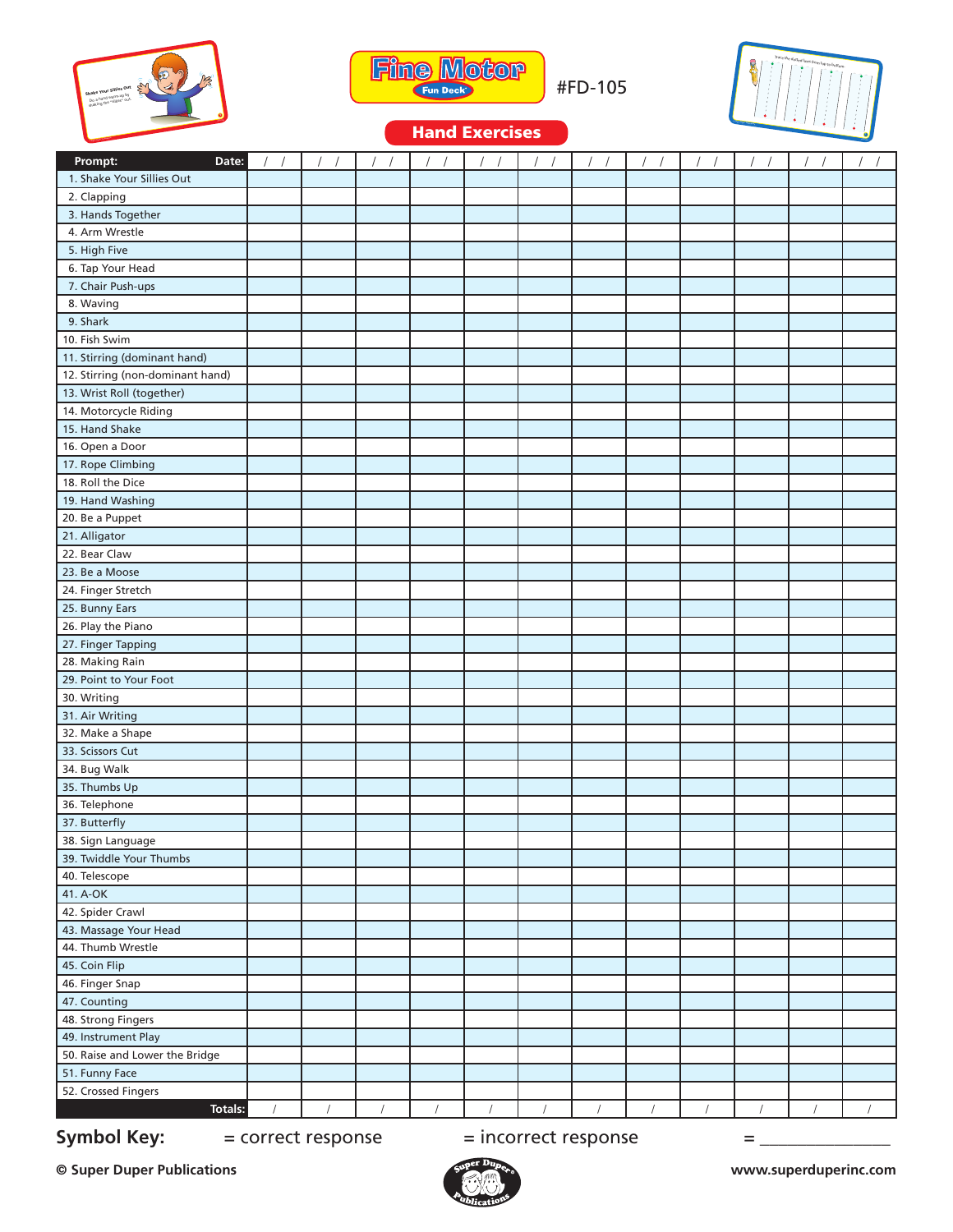



#FD-105



# Writing Activities

| Prompt:<br>Date:                                                |  |  |  |  |  |  |
|-----------------------------------------------------------------|--|--|--|--|--|--|
| 1. Trace the dotted lines from top to bottom.                   |  |  |  |  |  |  |
| 2. Trace the dotted lines from left to right.                   |  |  |  |  |  |  |
| 3. Trace the dotted lines from top to bottom.                   |  |  |  |  |  |  |
| 4. Trace the dotted lines from left to right.                   |  |  |  |  |  |  |
| 5. Trace the dotted lines from top to bottom.                   |  |  |  |  |  |  |
| 6. Trace the dotted lines from left to right.                   |  |  |  |  |  |  |
| 7. Trace the short and long lines from top to bottom.           |  |  |  |  |  |  |
| 8. Trace the short and long lines from left to right.           |  |  |  |  |  |  |
| 9. Draw a line to pictures that go together.                    |  |  |  |  |  |  |
| 10. Follow the path to the ant's picnic.                        |  |  |  |  |  |  |
| 11. Trace the dotted, curvy lines.                              |  |  |  |  |  |  |
| 12. Trace the big circle.                                       |  |  |  |  |  |  |
| 13. Trace the small circles.                                    |  |  |  |  |  |  |
| 14. Follow the path from your house to the cabin.               |  |  |  |  |  |  |
| 15. Trace and draw the circle.                                  |  |  |  |  |  |  |
| 16. Trace and draw the cross.                                   |  |  |  |  |  |  |
| 17. Trace the dotted line to make Mr. Snail's shell.            |  |  |  |  |  |  |
| 18. Trace the dotted lines to make raindrops.                   |  |  |  |  |  |  |
| 19. Trace the dotted lines to make mountains.                   |  |  |  |  |  |  |
| 20. Trace the dotted lines to make large and small mountains.   |  |  |  |  |  |  |
| 21. Trace the dotted lines on the fish.                         |  |  |  |  |  |  |
| 22. Trace the dotted lines to make the ladybug.                 |  |  |  |  |  |  |
|                                                                 |  |  |  |  |  |  |
| 23. Draw a line to the pictures that go together.               |  |  |  |  |  |  |
| 24. Trace and draw the square.                                  |  |  |  |  |  |  |
| 25. Trace the dotted lines to finish the barn fence.            |  |  |  |  |  |  |
| 26. Follow the path through the desert.                         |  |  |  |  |  |  |
| 27. Trace the candles on the cake.                              |  |  |  |  |  |  |
| 28. Trace and draw the triangle.                                |  |  |  |  |  |  |
| 29. Help Bobby follow the path to the washing machine.          |  |  |  |  |  |  |
| 30. Trace the sun's rays.                                       |  |  |  |  |  |  |
| 31. Trace the lines to find the toys.                           |  |  |  |  |  |  |
| 32. Draw your own snowman.                                      |  |  |  |  |  |  |
| 33. Follow the hungry bear's path to the honey.                 |  |  |  |  |  |  |
| 34. Drive your car on the racetrack.                            |  |  |  |  |  |  |
| 35. Trace the hand. Count to five.                              |  |  |  |  |  |  |
| 36. Follow the numbers (1-10) and trace the star.               |  |  |  |  |  |  |
| 37. Help the butterfly through the maze.                        |  |  |  |  |  |  |
| 38. Trace the lines to help the frogs catch their lunch.        |  |  |  |  |  |  |
| 39. Draw on the path to follow your heart.                      |  |  |  |  |  |  |
| 40. Trace the line to kick the soccer ball in the goal          |  |  |  |  |  |  |
| 41. Trace the lines to make the flowers and sunshine.           |  |  |  |  |  |  |
| 42. Draw the missing parts of the house.                        |  |  |  |  |  |  |
| 43. Draw the missing faces on the kids.                         |  |  |  |  |  |  |
| 44. Follow the path and help Mr. Bee find his nectar.           |  |  |  |  |  |  |
| 45. Complete the picture of the cat and pencil.                 |  |  |  |  |  |  |
| 46. Finish the design by connecting the dots.                   |  |  |  |  |  |  |
| 47. Use the shapes to draw a robot.                             |  |  |  |  |  |  |
| 48. Follow the numbers (1-20) and trace the pretzel.            |  |  |  |  |  |  |
| 49. Follow the path of the zookeeper to give the animals water. |  |  |  |  |  |  |
| 50. Color the dots and trace the caterpillar.                   |  |  |  |  |  |  |
| 51. Name your new dog. Write a letter in each box.              |  |  |  |  |  |  |
| 52. Draw your own picture.                                      |  |  |  |  |  |  |
| Totals:                                                         |  |  |  |  |  |  |

## **Symbol Key:**  $=$  correct response  $=$  incorrect response  $=$

**© Super Duper Publications www.superduperinc.com**